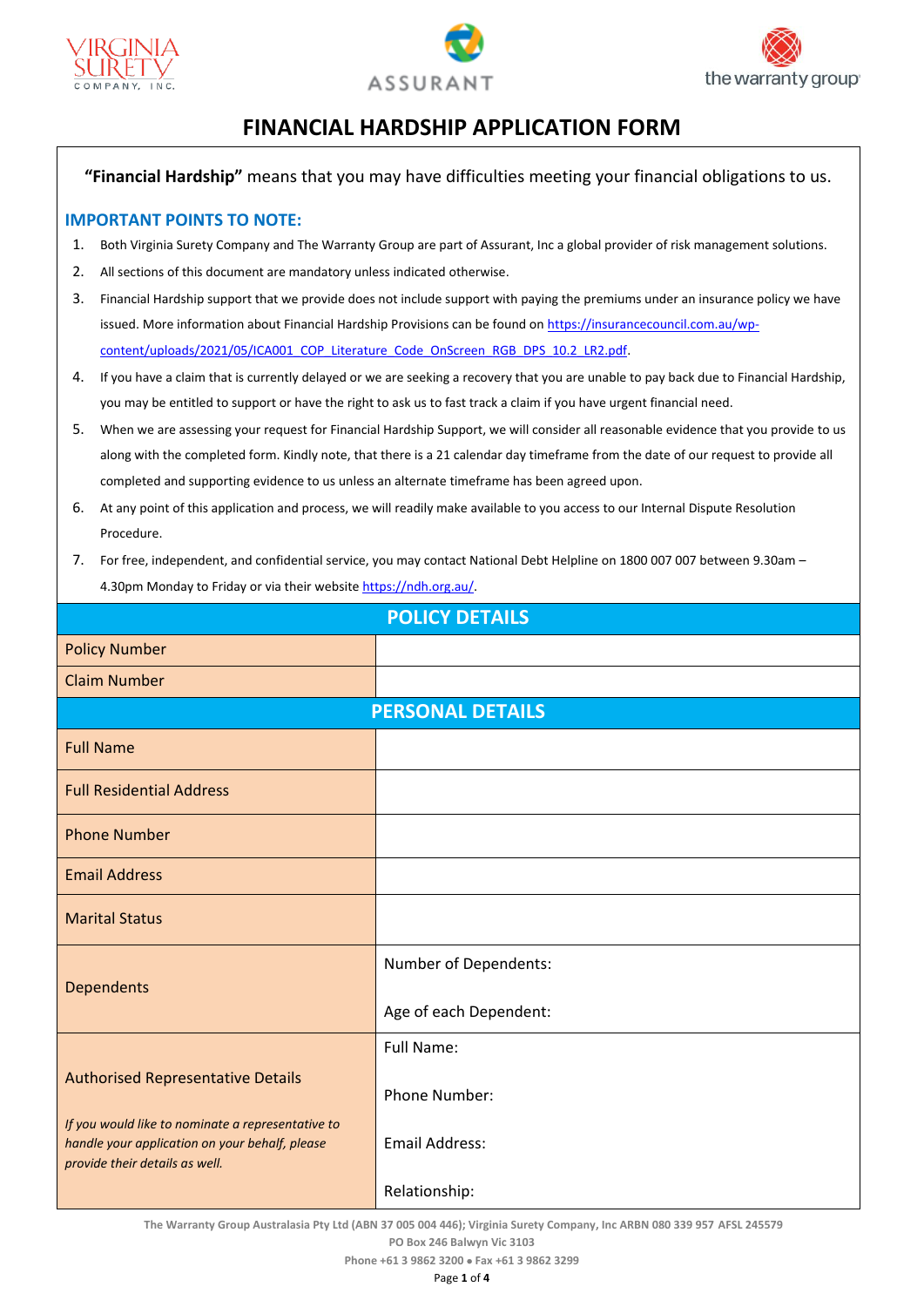| <b>Employment Status</b><br>(Tick as appropriate)                                                | <b>Permanent Part Time</b><br>Contract<br>Self Employed<br>Retired              | Permanent Full Time<br>Casual<br>Unemployed<br>Other (please specify): |
|--------------------------------------------------------------------------------------------------|---------------------------------------------------------------------------------|------------------------------------------------------------------------|
| Occupation (If employed / self employed)                                                         |                                                                                 |                                                                        |
| Employer Details (If employed / self employed)<br>(We may contact your employer for information) | <b>Employer Name:</b><br>Phone Number:                                          |                                                                        |
| <b>FINANCIAL DETAILS</b>                                                                         |                                                                                 |                                                                        |
| <b>MONTHLY POST-TAX INCOME IN AUD</b>                                                            |                                                                                 |                                                                        |
| Monthly Salary / Business Income                                                                 | \$                                                                              |                                                                        |
| <b>Rent Received</b>                                                                             | \$                                                                              |                                                                        |
| Child Maintenance / Support                                                                      | \$                                                                              |                                                                        |
| <b>Centrelink Benefits</b><br>(Family Allowance, Jobstart / Job Seeker or other)                 | \$                                                                              |                                                                        |
| <b>Other Income Received</b>                                                                     | \$                                                                              |                                                                        |
| <b>MONTHLY EXPENSES IN AUD</b>                                                                   |                                                                                 |                                                                        |
| <b>Rent / Mortgage Payments</b>                                                                  | \$                                                                              |                                                                        |
| <b>Car Loan Payments</b>                                                                         | \$                                                                              |                                                                        |
| <b>Other Loan Payments</b>                                                                       | \$                                                                              |                                                                        |
| <b>Credit Card Details</b>                                                                       | <b>Total Credit Cards Limit</b><br>Total Amount Outstanding on Credit Card : \$ | : 5                                                                    |
| <b>Hospital / Medical Expenses</b>                                                               | \$                                                                              |                                                                        |
| <b>Motor Vehicle Expenses</b>                                                                    | : 5<br>Petrol<br>Insurance : $\frac{2}{3}$                                      | Registration: \$                                                       |
| <b>Other Expenses</b>                                                                            | \$                                                                              |                                                                        |

**The Warranty Group Australasia Pty Ltd (ABN 37 005 004 446); Virginia Surety Company, Inc ARBN 080 339 957 AFSL 245579**

**PO Box 246 Balwyn Vic 3103**

**Phone +61 3 9862 3200** • **Fax +61 3 9862 3299**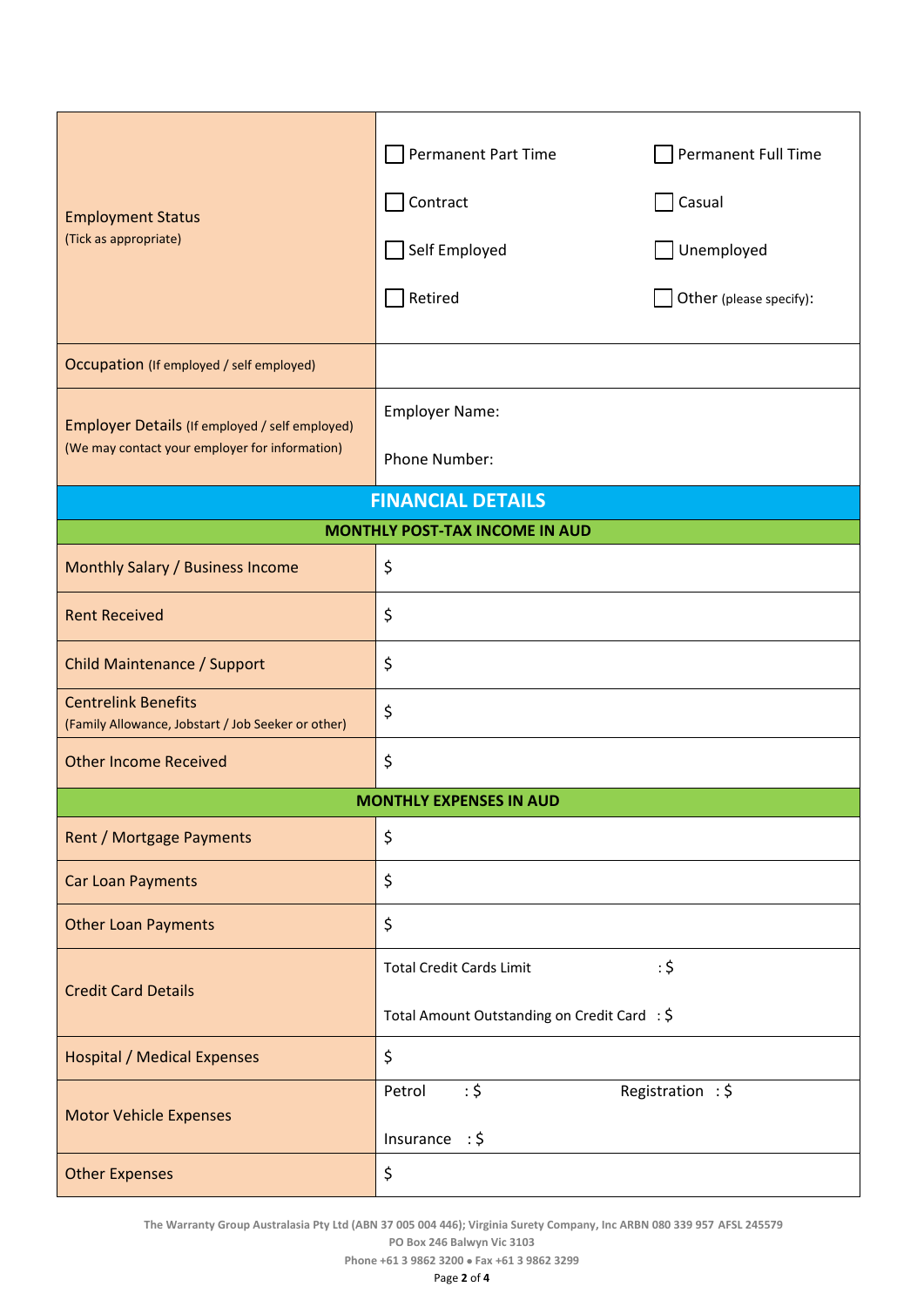| <b>DETAILS OF ASSISTANCE YOU REQUIRE</b>                                                                                  |  |  |
|---------------------------------------------------------------------------------------------------------------------------|--|--|
| <b>WHAT ASSISTANCE WOULD YOU LIKE US TO CONSIDER?</b>                                                                     |  |  |
| While you are not automatically entitled to a release, discharge or waiver of a debt, you may ask the insurer to consider |  |  |
| this option                                                                                                               |  |  |
| <b>Extension of due date for payment.</b>                                                                                 |  |  |
| When will you be able to make payment?                                                                                    |  |  |
| Paying in instalments.                                                                                                    |  |  |
|                                                                                                                           |  |  |
| What can you afford and when?                                                                                             |  |  |
| Paying a reduced lump sum.                                                                                                |  |  |
|                                                                                                                           |  |  |
| What can you afford?                                                                                                      |  |  |
| Postponing one or more instalments.                                                                                       |  |  |
|                                                                                                                           |  |  |
| When will you be able to make payment?<br>Other (including a combination of the                                           |  |  |
| above options).                                                                                                           |  |  |
|                                                                                                                           |  |  |
| Please provide details of what you are                                                                                    |  |  |
| seeking                                                                                                                   |  |  |
|                                                                                                                           |  |  |
|                                                                                                                           |  |  |
|                                                                                                                           |  |  |
|                                                                                                                           |  |  |
| Please provide a description of your                                                                                      |  |  |
| financial circumstances and your situation                                                                                |  |  |
| with the insurer, and why you are                                                                                         |  |  |
| requesting assistance for Financial                                                                                       |  |  |
| Hardship.                                                                                                                 |  |  |
|                                                                                                                           |  |  |
|                                                                                                                           |  |  |
|                                                                                                                           |  |  |
|                                                                                                                           |  |  |
|                                                                                                                           |  |  |

I declare that the contents of this document are true and correct as on the date of this request and I will inform Assurant of any changes to my financial circumstances during and after the review of this financial hardship application.

Full Name Date Communication Signature Communication Date

**The Warranty Group Australasia Pty Ltd (ABN 37 005 004 446); Virginia Surety Company, Inc ARBN 080 339 957 AFSL 245579 PO Box 246 Balwyn Vic 3103 Phone +61 3 9862 3200** • **Fax +61 3 9862 3299**